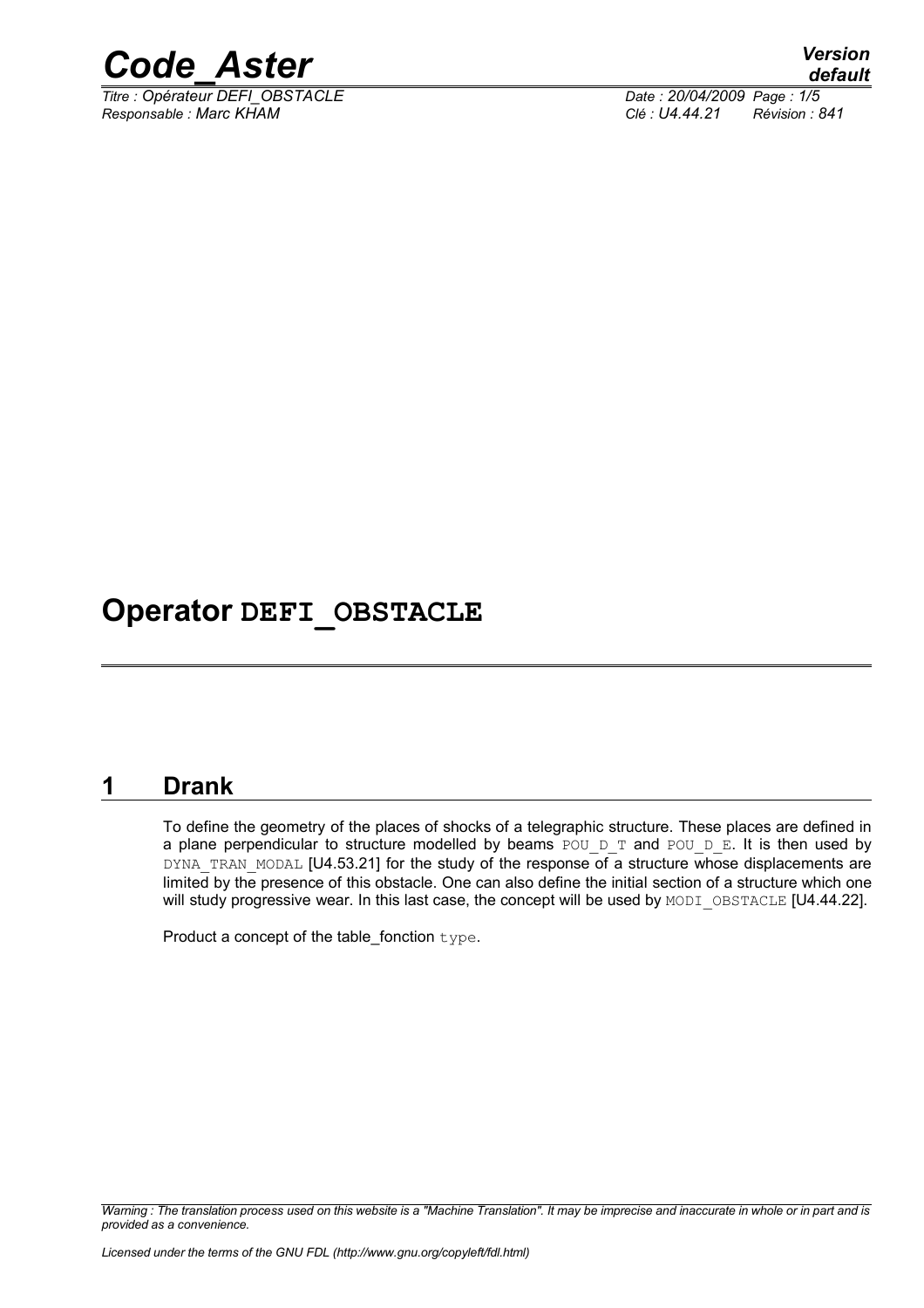*Titre : Opérateur DEFI\_OBSTACLE Date : 20/04/2009 Page : 2/5 Responsable : Marc KHAM Clé : U4.44.21 Révision : 841*

### **2 Syntax**

| obstacle = DEFI OBSTACLE |                                  |                          |                                                            |       |
|--------------------------|----------------------------------|--------------------------|------------------------------------------------------------|-------|
|                          | $($ $\blacklozenge$ /TYPE<br>$=$ |                          | "CERCLE",                                                  |       |
| [DEFAULT]                |                                  |                          |                                                            |       |
|                          |                                  | $\sqrt{2}$               | "PLAN Y",                                                  |       |
|                          |                                  | $\sqrt{2}$               | "PLAN Z",                                                  |       |
|                          |                                  | $\sqrt{2}$               | "BI CERCLE",                                               |       |
|                          |                                  | $\sqrt{2}$               | "BI CERC INT",                                             |       |
|                          |                                  | $\sqrt{2}$               | "BI PLAN Y",                                               |       |
|                          |                                  | $\sqrt{2}$               | "BI PLAN Z",                                               |       |
|                          |                                  | $\sqrt{2}$               | "DISCRETE",                                                |       |
|                          |                                  | $\sqrt{2}$               | "CRAYON 900",<br>"CRAYON $^-$ 1300",                       |       |
|                          |                                  | $\sqrt{2}$<br>$\sqrt{2}$ | "GUID A CARTE 900",                                        |       |
|                          |                                  | $\sqrt{2}$               | "GUID A GCONT 900",                                        |       |
|                          |                                  | $\sqrt{2}$               | "GUID A GCOMB 900",                                        |       |
|                          |                                  | $\sqrt{2}$               | "GUID <sup>B</sup> CARTE <sup>-900"</sup>                  |       |
|                          |                                  | $\sqrt{2}$               | "GUID B GCONT 900",                                        |       |
|                          |                                  | $\sqrt{2}$               | "GUID B GCOMB 900",                                        |       |
|                          |                                  | $\sqrt{2}$               | "GUID C CARTE 900",                                        |       |
|                          |                                  | $\sqrt{2}$               | "GUID C GCONT 900",                                        |       |
|                          |                                  | $\sqrt{2}$               | "GUID <sup>-</sup> C <sup>-</sup> GCOMB <sup>-900"</sup> , |       |
|                          |                                  | $\sqrt{2}$               | "GUID <sup>-</sup> D <sup>-</sup> CARTE <sup>-900"</sup> , |       |
|                          |                                  | $\sqrt{2}$               | "GUID D GCONT 900",                                        |       |
|                          |                                  | $\sqrt{2}$               | "GUID D GCOMB 900",                                        |       |
|                          |                                  | $\sqrt{2}$               | "GUID E CARTE 900",                                        |       |
|                          |                                  | $\sqrt{2}$               | "GUID E GCONT 900",                                        |       |
|                          |                                  | $\sqrt{2}$               | "GUID E GCOMB 900",                                        |       |
|                          |                                  | $\sqrt{2}$               | "GUID F CARTE 900",                                        |       |
|                          |                                  | $\sqrt{2}$               | "GUID F GCONT 900",                                        |       |
|                          |                                  | $\sqrt{2}$               | "GUID F GCOMB 900",                                        |       |
|                          |                                  | $\sqrt{2}$               | "GUID A CARSP 900",                                        |       |
|                          |                                  | $\sqrt{2}$               | "GUID B CARSP 900",                                        |       |
|                          |                                  | $\sqrt{2}$               | "GUID C CARSP 900",                                        |       |
|                          |                                  | $\sqrt{2}$               | "GUID D CARSP 900",                                        |       |
|                          |                                  | $\sqrt{2}$               | "GUID E CARSP 900",                                        |       |
|                          |                                  | $\sqrt{2}$               | "GUID F CARSP 900",                                        |       |
|                          |                                  | $\sqrt{2}$               | "GUID A CARTE 1300",                                       |       |
|                          |                                  | $\sqrt{2}$<br>$\sqrt{2}$ | "GUID A GCONT 1300",<br>"GUID A GCOMB 1300"                |       |
|                          |                                  | $\sqrt{2}$               | "GUID B CARTE 1300",                                       |       |
|                          |                                  | $\sqrt{2}$               | "GUID B GCONT 1300",                                       |       |
|                          |                                  | $\sqrt{2}$               | "GUID B GCOMB 1300"                                        |       |
|                          |                                  |                          | "GUID C CARTE 1300",                                       |       |
|                          |                                  |                          | "GUID <sup>-</sup> C <sup>-</sup> GCONT <sup>-1300"</sup>  |       |
|                          |                                  |                          | "GUID C GCOMB 1300",                                       |       |
|                          |                                  |                          | "GUID D CARTE 1300",                                       |       |
|                          |                                  |                          | "GUID D GCONT 1300",                                       |       |
|                          |                                  |                          | "GUID D GCOMB 1300"                                        |       |
|                          |                                  | $\sqrt{2}$               | "GUID E CARTE 1300",                                       |       |
|                          |                                  |                          | "GUID E GCONT 1300",                                       |       |
|                          |                                  | $\sqrt{2}$               | "GUID E GCOMB 1300"                                        |       |
|                          |                                  |                          | "GUID F CARTE 1300",                                       |       |
|                          |                                  |                          | "GUID F GCONT 1300",                                       |       |
|                          |                                  |                          | "GUID F GCOMB 1300"                                        |       |
|                          |                                  |                          | "GUID A CARSP 1300",                                       |       |
|                          |                                  |                          | "GUID B CARSP 1300",                                       |       |
|                          |                                  |                          | "GUID C CARSP 1300"                                        |       |
|                          |                                  | $\sqrt{2}$               | "GUID D CARSP 1300",                                       |       |
|                          |                                  |                          | "GUID E CARSP 1300",                                       |       |
|                          |                                  |                          | "GUID <sup>-F-</sup> CARSP <sup>-1300",</sup>              |       |
| ♦                        | VALE=thetar                      |                          |                                                            | [1 R] |
|                          | $\Diamond$ VERIF='               |                          | FERME',                                                    |       |

*Warning : The translation process used on this website is a "Machine Translation". It may be imprecise and inaccurate in whole or in part and is provided as a convenience.*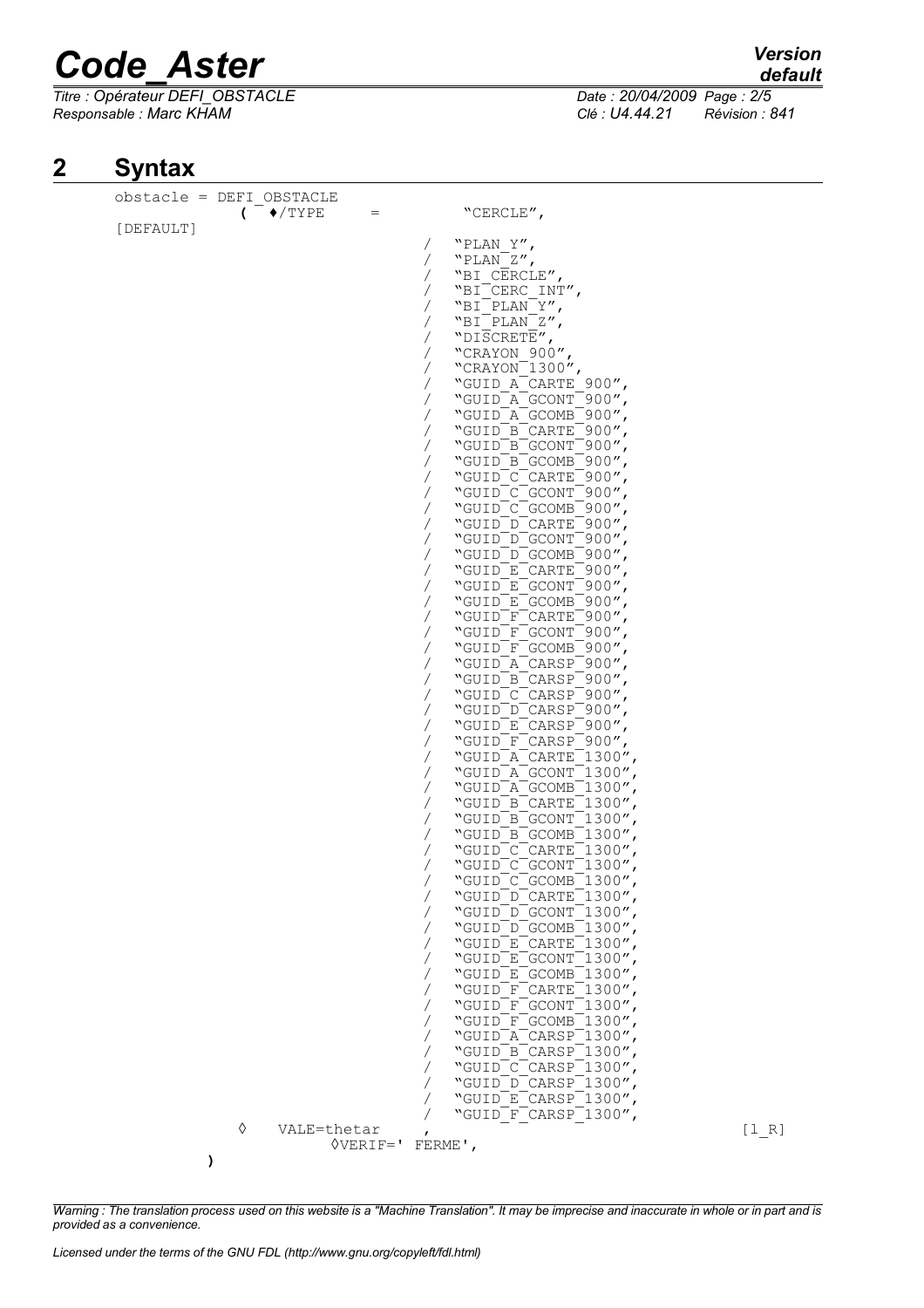*Titre : Opérateur DEFI\_OBSTACLE Date : 20/04/2009 Page : 3/5 Responsable : Marc KHAM Clé : U4.44.21 Révision : 841*

### **3 Operands**

#### **3.1 Operand TYPE**

operand TYPE makes it possible to give:

- the form in the connection wraps clearance of shock by a text among the following: PLAN\_Y, PLAN\_Z, CERCLE, DISCRET, BI\_PLAN\_Y, BI\_PLAN\_Z, BI\_CERCLE and BI\_CERC\_INT ;
- the initial section of structures such as pencils  $CRAYON *$  and the guides GUID  $*$   $*$   $*$  of control rods of the REFERENCE MARKS 900 and 1300 MW.

The obstacles of the type PLAN Y, PLAN Z, CERCLE and DISCRET define the geometry of the places of shock between a mobile structure and an indeformable obstacle. They are traced Ci - below [Figure 3.1-a] according to the selected type.



**Appear 3.1-the**

value of clearance and the local coordinate system (Xloc, Yloc, Zloc) will be defined at the time of the use of the obstacle (see operator DYNA\_TRAN\_MODAL [U4.53.21]). The origin of this reference being the place of telegraphic structure considered.

In the case of the obstacle  $TYPE = "DISCRETE",$  it is necessary to specify the curve defining contour and clearance simultaneously, using the key word VALE.

*Warning : The translation process used on this website is a "Machine Translation". It may be imprecise and inaccurate in whole or in part and is provided as a convenience.*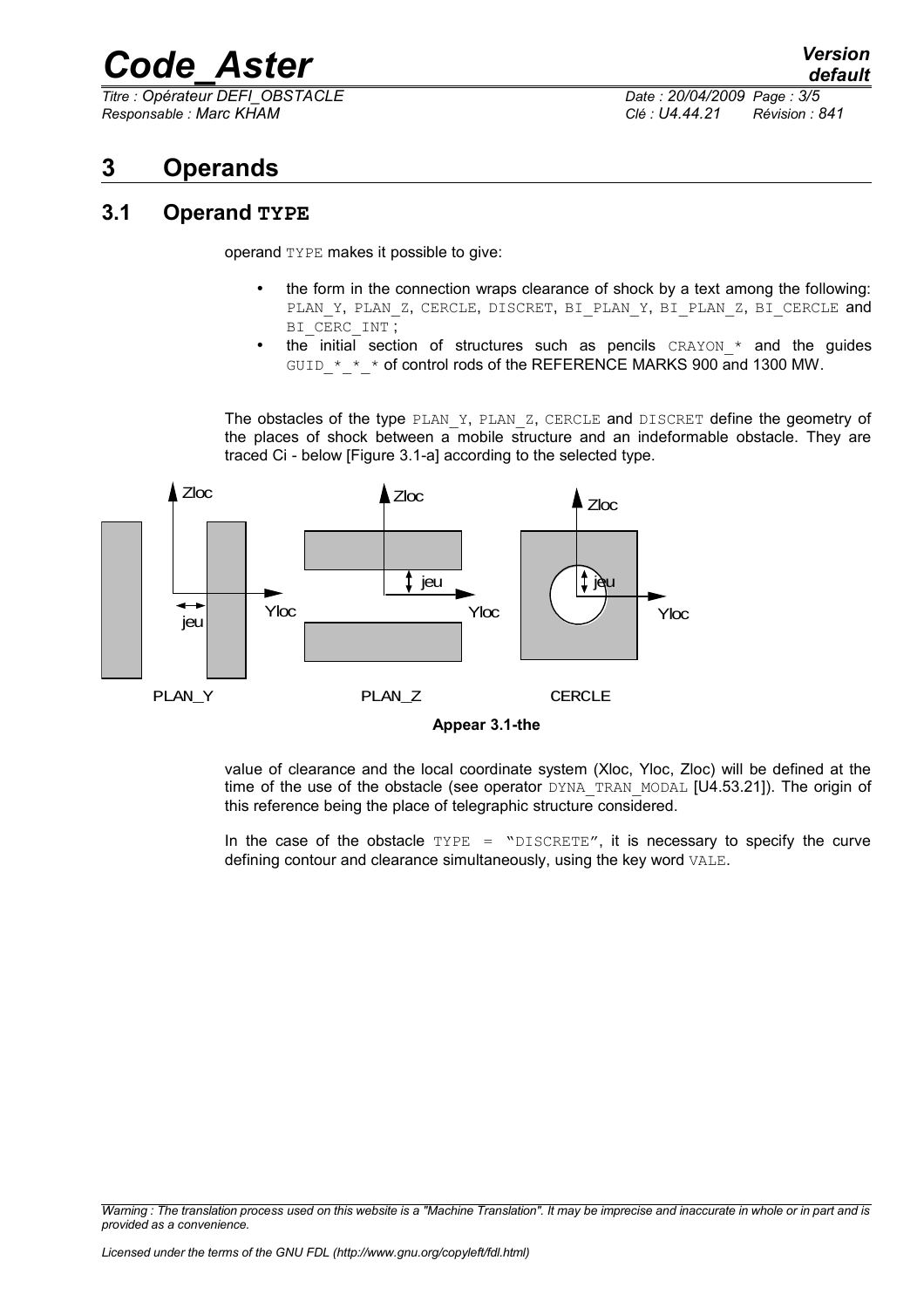*default*

*Titre : Opérateur DEFI\_OBSTACLE Date : 20/04/2009 Page : 4/5 Responsable : Marc KHAM Clé : U4.44.21 Révision : 841*

Types BI\_PLAN\_Y, BI\_PLAN\_Z, BI\_CERCLE and BI\_CERC\_INT make it possible to define the possible places of contact of telegraphic structure between two nodes NO1 and NO2 belonging each one to a mobile structure. The geometries of connections of plane contact on plane (or rings on circle) are described on the figure [Figure 3.1-b] below.



BI\_CERCLE

BI\_CERC\_INT

**Appear 3.1-b**

the value of the thickness of matter surrounding the nodes of shock (D1 and D2 for an obstacle of the type BI\_PLAN\_\*, R1 and R2 for an obstacle of the type BI\_CERCLE or BI\_CERC\_INT) as well as the local coordinate system (Xloc, Yloc, Zloc) are defined at the time of the use of the obstacle, it is - with-to say in operator  $DYNA$  TRAN MODAL [U4.53.21].

Several initial forms, in particular for the study of vibrations of the control rods, are defined. They correspond with the pencil of the various control rods and to their guidance.

*Warning : The translation process used on this website is a "Machine Translation". It may be imprecise and inaccurate in whole or in part and is provided as a convenience.*